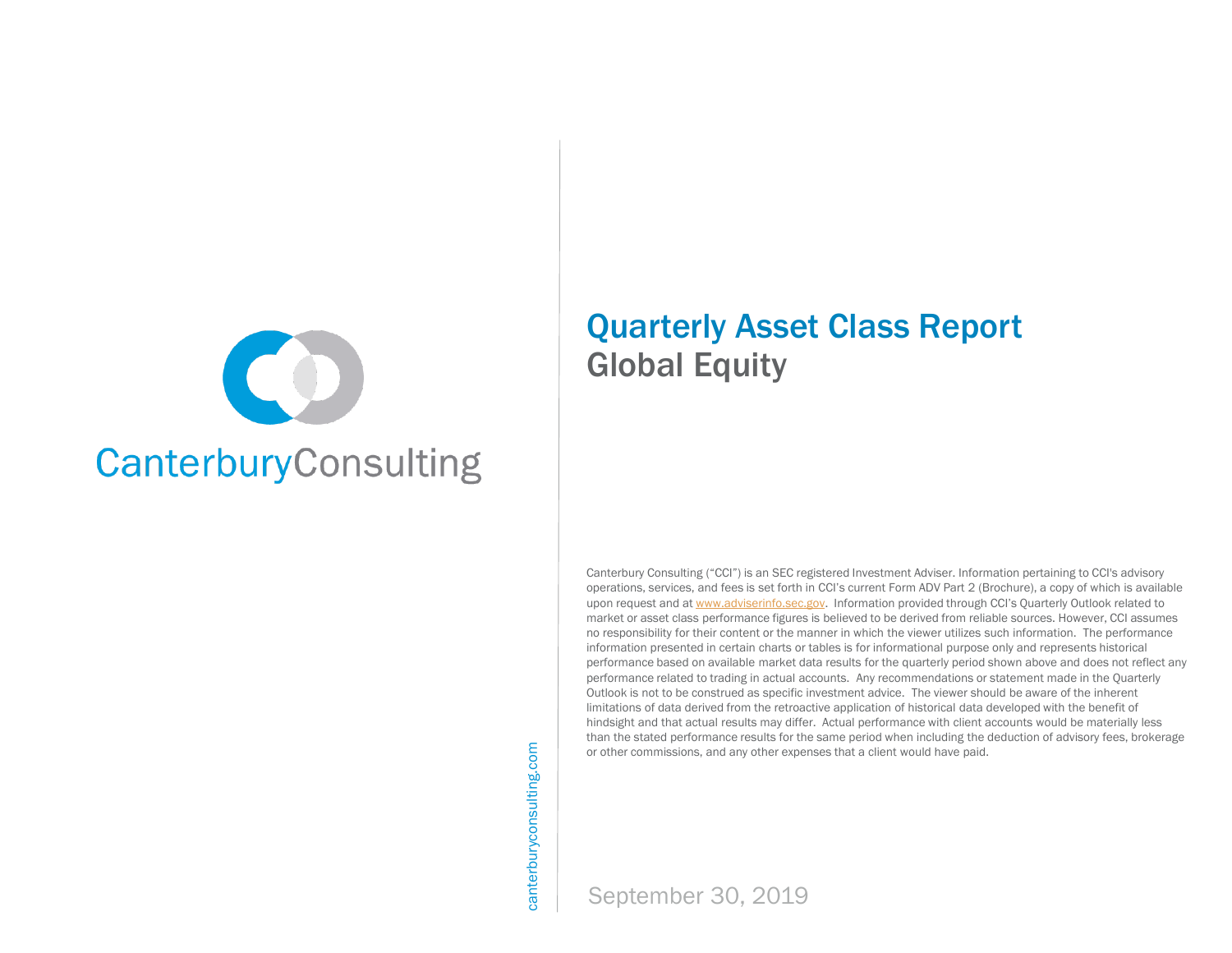## **Role in the Portfolio Equity Review Equity Review Equity Review**

Canterbury Consulting recommends and communicates asset-class strategy with the objective of constructing a diversified portfolio of long-only equity strategies designed to (in aggregate):

- Provide growth of portfolio assets in excess of inflation and spending rates
- Maintain comparable exposure to the global equity market
- Exhibit returns uncorrelated to fixed income markets



— Canterbury global equity portfolios are expected to deliver consistent net of fees excess returns and moderate tracking error versus the MSCI All Country World Index over longer periods of time. The Season of the Water of the MSCI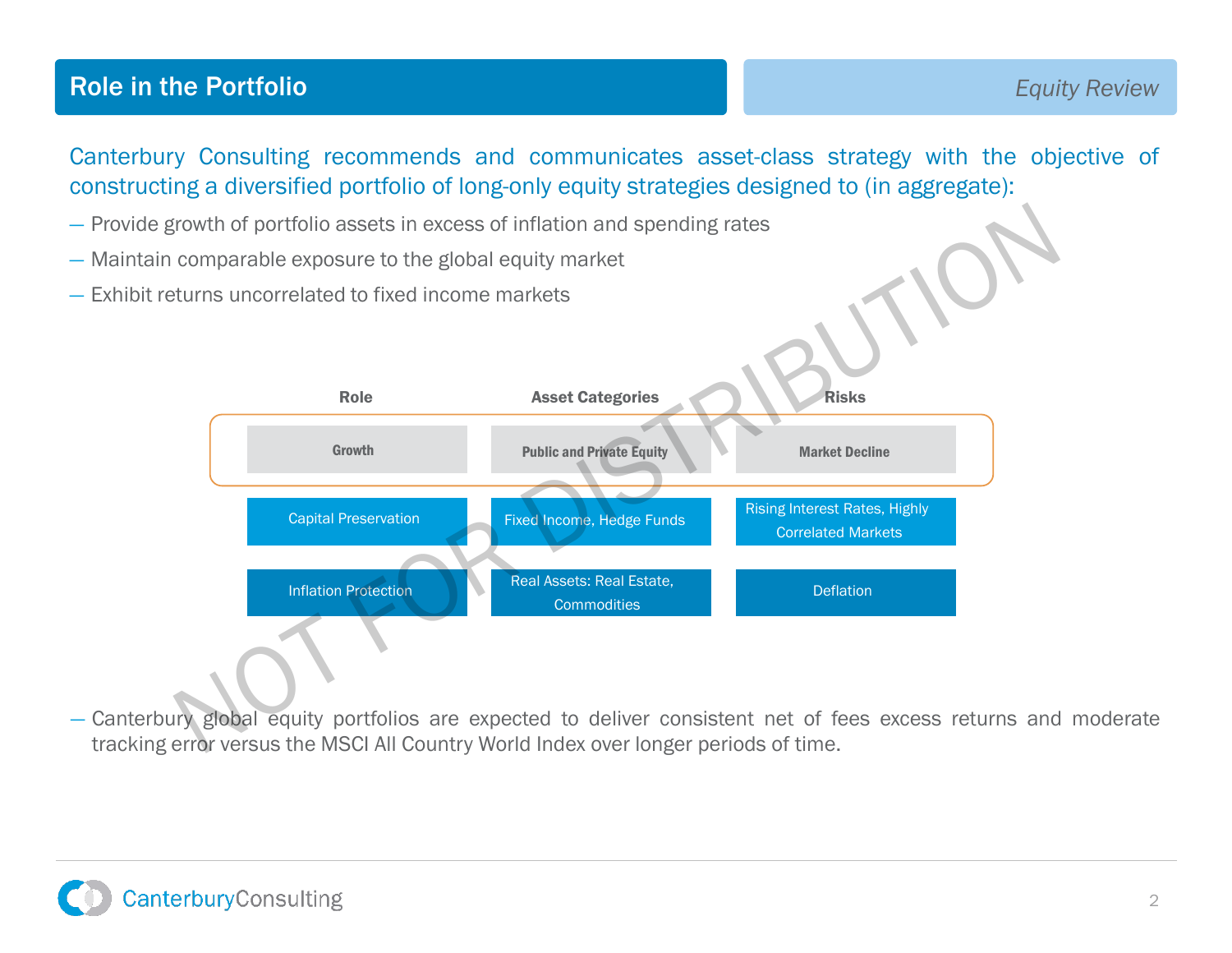

#### *Equity Review*

- Major index returns were mixed in the quarter. U.S. small growth and small value were negative, but still up double digits year to date. U.S. large value and large growth ended the quarter in positive territory.
- After two years of relative underperformance, value outperformed growth in the quarter, though the spread was more pronounced at the lower end of the market cap spectrum. In the U.S. large cap space, returns spreads were negligible.
- Both non-U.S. developed and emerging markets stocks fell in the quarter, a reversal from their strength in the first half of the year. Emerging markets continued to lag their developed market counterparts as trade uncertainty weighed heavier on Asian stocks.

*Blue dots represent the returns of the respective Russell & MSCI benchmarks; gray floating bar charts represent*  the peer groups by quartile Sources: Morningstar Direct, Russell, MSCI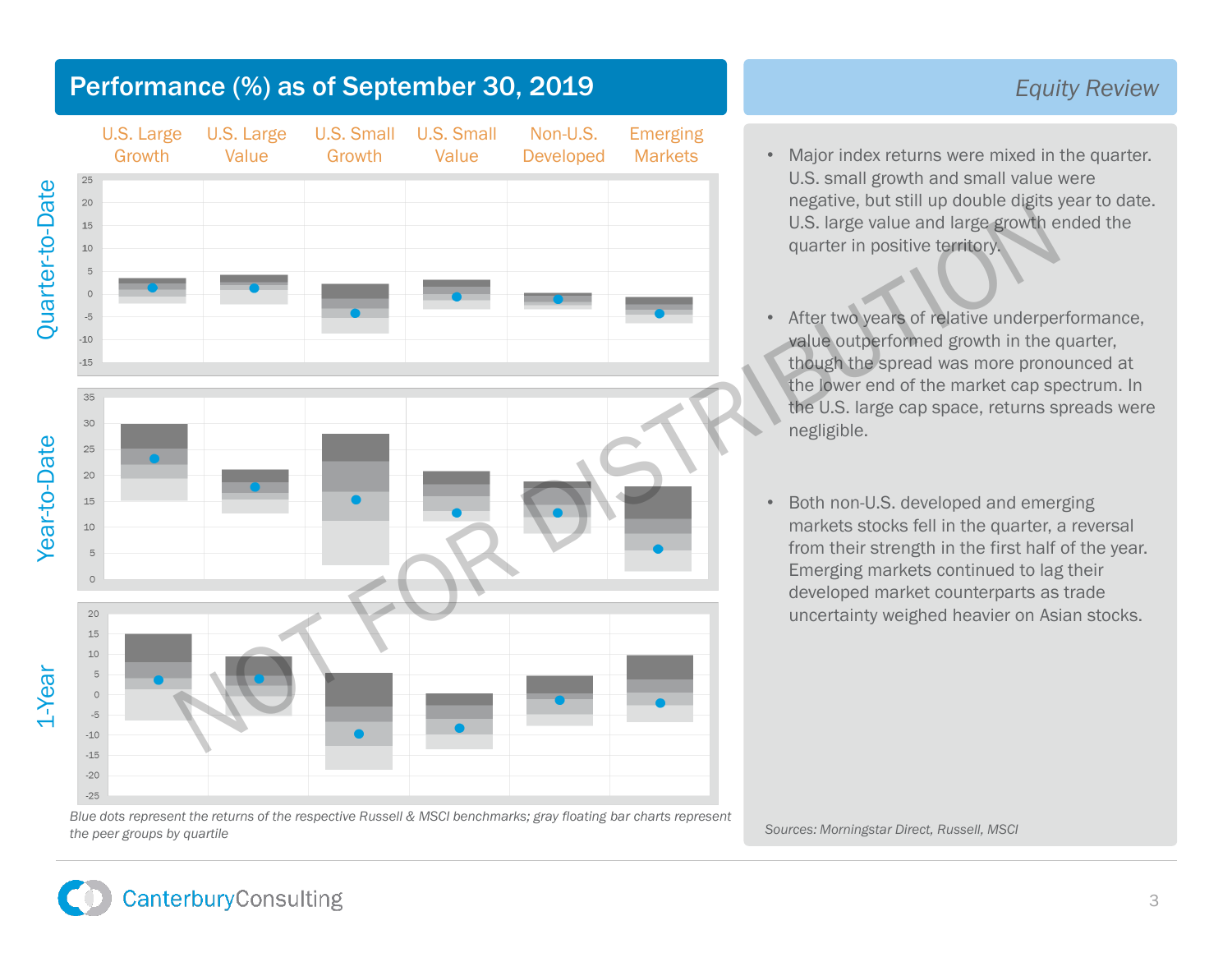# Market Capitalization Mix

|           | <b>Market Capitalization Mix</b>                                                                                                      |         |                |                                |       |                |              |  | Equi                                                                                                                                                                                                                                                                                                                                                                             |
|-----------|---------------------------------------------------------------------------------------------------------------------------------------|---------|----------------|--------------------------------|-------|----------------|--------------|--|----------------------------------------------------------------------------------------------------------------------------------------------------------------------------------------------------------------------------------------------------------------------------------------------------------------------------------------------------------------------------------|
|           | <b>Equity: U.S. Market Cap</b>                                                                                                        | Current | 10 Year<br>Avg | <b>Deviation</b><br>from Mean* | Large | <b>Neutral</b> | <b>Small</b> |  | There are various metrics used to<br>equity universe. Canterbury prefers                                                                                                                                                                                                                                                                                                         |
|           | Russell Top 200 Current P/E (Large Cap)                                                                                               | 19.74   | 17.40          | 0.95                           |       |                |              |  |                                                                                                                                                                                                                                                                                                                                                                                  |
|           | R2000 Current P/E (Small Cap)                                                                                                         | 40.89   | 40.76          | 0.01                           |       |                |              |  | Price/Earnings, EV/EBITDA, and Pr                                                                                                                                                                                                                                                                                                                                                |
|           | Avg P/E Ratio (Large/Small)                                                                                                           | 0.48    | 0.47           | 0.23                           |       |                |              |  | P/E multiples for small caps remai<br>their long-term average following a<br>quarter. U.S. large caps are trading<br>long-term average following positiv<br>the quarter.<br>Growth estimates have declined fo<br>given a slowdown in growth in 201<br>small cap growth estimates improv<br>quarter and remain above their 10<br>averages.<br>The Fed cut interest rates twice an |
|           | Russell Top 200 EV/EBITDA^ (Large Cap)                                                                                                | 13.29   | 10.55          | 1.43                           |       |                | $\ddot{}$    |  |                                                                                                                                                                                                                                                                                                                                                                                  |
| Valuation | R2000 EV/EBITDA (Small Cap)                                                                                                           | 14.73   | 15.15          | $-0.15$                        |       |                |              |  |                                                                                                                                                                                                                                                                                                                                                                                  |
|           | Avg EV/EBITDA Ratio (Large/Small)                                                                                                     | 0.90    | 0.70           | 2.67                           |       |                | $+ +$        |  |                                                                                                                                                                                                                                                                                                                                                                                  |
|           | Russell Top 200 P/S (Large Cap)                                                                                                       | 2.44    | 1.81           | 1.67                           |       |                | Ŧ            |  |                                                                                                                                                                                                                                                                                                                                                                                  |
|           | R2000 P/S (Small Cap)                                                                                                                 | 0.96    | 1.09           | $-0.82$                        |       |                |              |  |                                                                                                                                                                                                                                                                                                                                                                                  |
|           | Avg P/S Ratio (Large/Small)                                                                                                           | 2.55    | 1.65           | 3.57                           |       |                |              |  |                                                                                                                                                                                                                                                                                                                                                                                  |
|           | Russell Top 200 Debt/EBITDA (Large Cap)                                                                                               | 4.17    | 4.35           | $-0.40$                        |       |                |              |  |                                                                                                                                                                                                                                                                                                                                                                                  |
| Solvency  | Russell 2000 Debt/EBITDA (Small Cap)                                                                                                  | 5.91    | 5.79           | 0.13                           |       |                |              |  |                                                                                                                                                                                                                                                                                                                                                                                  |
|           | Avg Debt/EBITDA Ratio (Large/Small)                                                                                                   | 0.71    | 0.77           | $-0.49$                        |       |                |              |  |                                                                                                                                                                                                                                                                                                                                                                                  |
|           | Russell Top 200 LT EPS Gr (Fwd) (Large Cap)                                                                                           | 7.73    | 9.40           | $-0.48$                        |       |                |              |  |                                                                                                                                                                                                                                                                                                                                                                                  |
| Growth    | R2000 LT EPS Gr (Fwd) (Small Cap)                                                                                                     | 11.85   | 10.14          | 0.58                           |       |                |              |  |                                                                                                                                                                                                                                                                                                                                                                                  |
|           | Avg Growth Ratio (Large/Small)                                                                                                        | 0.65    | 0.92           | $-0.40$                        |       |                |              |  |                                                                                                                                                                                                                                                                                                                                                                                  |
|           | Case Shiller Home Price (YoY)                                                                                                         | 2.00    | 4.01           | $-0.41$                        |       |                |              |  | spread between the 10-year and 2                                                                                                                                                                                                                                                                                                                                                 |
|           | <b>Total Leading Economic Indicators</b>                                                                                              | 112.10  | 95.74          | 1.66                           |       |                | +            |  | Treasury was negative in late Augu                                                                                                                                                                                                                                                                                                                                               |
| Economy   | Currency (USD v Broad Basket)                                                                                                         | 99.38   | 87.72          | 1.36                           |       |                | $\ddot{}$    |  | turning positive again toward the e<br>quarter. An inversion of the 2-year/                                                                                                                                                                                                                                                                                                      |
|           | Curve Steepness 2's to 10's                                                                                                           | 0.04    | 1.49           | $-1.80$                        |       |                |              |  | Treasury curve has historically bee                                                                                                                                                                                                                                                                                                                                              |
|           | *Deviation from mean represents how many standard deviations the current value is above or below<br>hy a recoccion Narrower caroade t |         |                |                                |       |                |              |  |                                                                                                                                                                                                                                                                                                                                                                                  |

*\*Deviation from mean represents how many standard deviations the current value is above or below the 10-year average, also known as the "Z-Score". '+' denotes one standard deviation, and '++' denotes two standard deviations in favor of the asset class.*

*^EV/EBITDA, also known as the "enterprise multiple," is a ratio used to determine the value of a company. Unlike P/E, the enterprise multiple takes debt into account. This is often the ratio used by companies looking to acquire another business.*

### *Equity Review*

- There are various metrics used to value the equity universe. Canterbury prefers Price/Earnings, EV/EBITDA, and Price/Sales.
- P/E multiples for small caps remained near their long-term average following a negative quarter. U.S. large caps are trading above their long-term average following positive returns in the quarter.
- Growth estimates have declined for large caps given a slowdown in growth in 2019. However, small cap growth estimates improved in the quarter and remain above their 10-year averages.
- The Fed cut interest rates twice and the spread between the 10-year and 2-year U.S. Treasury was negative in late August before turning positive again toward the end of the quarter. An inversion of the 2-year/10-year Treasury curve has historically been followed by a recession. Narrower spreads tend to favor large cap stocks.

*Source: Russell*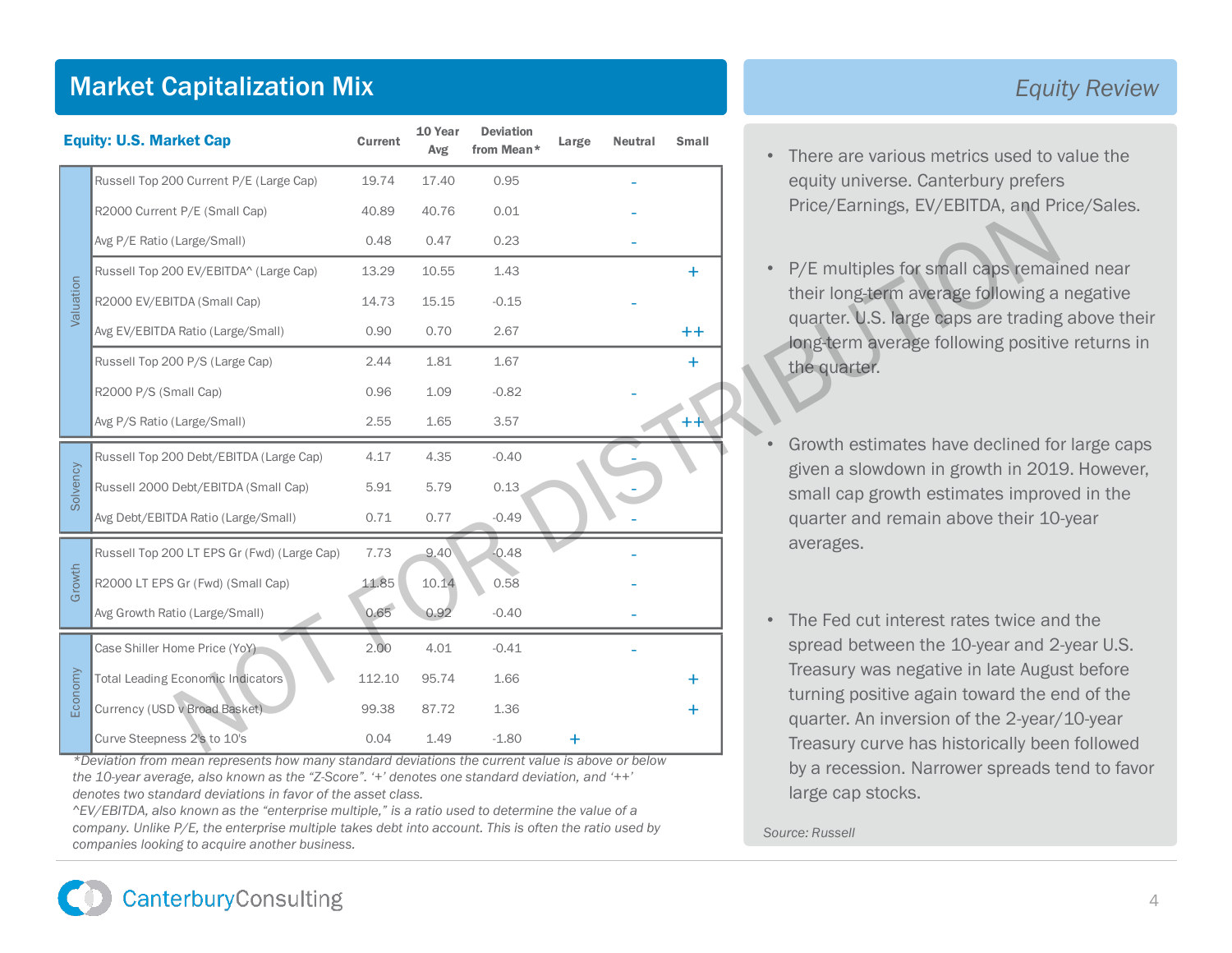# Region Mix – U.S. vs. R.O.W.

| <b>Equity: Region (U.S./Global)</b> |                                 | Current | 10 Year<br>Avg | <b>Deviation</b><br>from Mean* | U.S.  | <b>Neutral</b> | <b>R.O.W.</b> | Valuation multiples fell slightly for I<br>$\bullet$                                                          |
|-------------------------------------|---------------------------------|---------|----------------|--------------------------------|-------|----------------|---------------|---------------------------------------------------------------------------------------------------------------|
|                                     | S&P 500 Current P/E             | 19.58   | 17.78          | 0.72                           |       |                |               | equities and equities outside of the<br>a relative standpoint, global equitie<br>more attractively valued.    |
|                                     | MSCI ACWI Current P/E           | 17.78   | 17.29          | 0.15                           |       |                |               |                                                                                                               |
|                                     | Avg P/E Ratio (US /ACWI)        | 1.10    | 1.03           | 1.03                           |       |                | $+$           |                                                                                                               |
|                                     | S&P 500 EV/EBITDA^              | 13.37   | 10.90          | 1.37                           |       |                | $\ddot{}$     |                                                                                                               |
| Valuation                           | MSCI ACWI EV/EBITDA             | 11.36   | 10.05          | 1.02                           | $\pm$ |                |               | Debt levels remain below long-term                                                                            |
|                                     | Avg EV/EBITDA Ratio (US/ACWI)   | 1.18    | 1.08           | 1.65                           |       |                | $\pm$         | for both U.S. and global (R.O.W.) st<br>suggesting healthy leverage condit                                    |
|                                     | S&P 500 P/S                     | 2.19    | 1.70           | 1.38                           |       |                |               |                                                                                                               |
|                                     | MSCI ACWI P/S                   | 1.59    | 1.32           | 1.18                           |       |                |               |                                                                                                               |
|                                     | Avg P/S Ratio (US/ACWI)         | 1.38    | 1.28           | 1.34                           |       |                |               | Expected earnings growth remains                                                                              |
|                                     | S&P 500 Debt/EBITDA             | 4.14    | 4.25           | $-0.23$                        |       |                |               | year averages for both domestic are<br>equities. However, the latter's grow                                   |
| Solvency                            | MSCI ACWI Debt/EBITDA           | 5.71    | 6.05           | $-0.58$                        |       |                |               | estimates have improved since las                                                                             |
|                                     | Avg Debt/EBITDA Ratio (US/ACWI) | 0.73    | 0.70           | 0.61                           |       |                |               |                                                                                                               |
|                                     | S&P 500 LT EPS Gr (Fwd)         | 6.57    | 9.10           | $-0.70$                        |       |                |               | The U.S. dollar edged higher in the<br>$\bullet$                                                              |
| Growth                              | MSCI ACWI LT EPS Gr (Fwd)       | 8.15    | 9.88           | $-0.11$                        |       |                |               | was a headwind to international re                                                                            |
|                                     | Avg Growth Ratio (US/ACWI)      | 0.81    | 0.98           | $-0.49$                        |       |                |               | Geopolitical uncertainty may cause                                                                            |
| Economy                             | Currency (USD v Broad Basket)   | 99.38   | 87.72          | 1.36                           |       |                | +             | to strengthen in the coming quarte<br>forward guidance from other centra<br>suggest broad-based easing in the |
|                                     |                                 |         |                |                                |       |                |               | ahead. These factors may be head                                                                              |

*\*Deviation from mean represents how many standard deviations the current value is above or below the 10-year average, also known as the "Z-Score". '+' denotes one standard deviation, and '++' denotes two standard deviations in favor of the asset class*

*^EV/EBITDA, also known as the "enterprise multiple," is a ratio used to determine the value of a company. Unlike P/E, the enterprise multiple takes debt into account. This is often the ratio used by companies looking to acquire another business*

#### *Equity Review*

- Valuation multiples fell slightly for both U.S. equities and equities outside of the U.S. From a relative standpoint, global equities remain more attractively valued.
- Debt levels remain below long-term averages for both U.S. and global (R.O.W.) stocks, suggesting healthy leverage conditions.
- Expected earnings growth remains below 10 year averages for both domestic and R.O.W. equities. However, the latter's growth estimates have improved since last quarter.
- The U.S. dollar edged higher in the quarter and was a headwind to international returns. Geopolitical uncertainty may cause the dollar to strengthen in the coming quarters and forward guidance from other central bankers suggest broad-based easing in the months ahead. These factors may be headwinds to global stocks.

*Sources: MSCI and Standard & Poor's*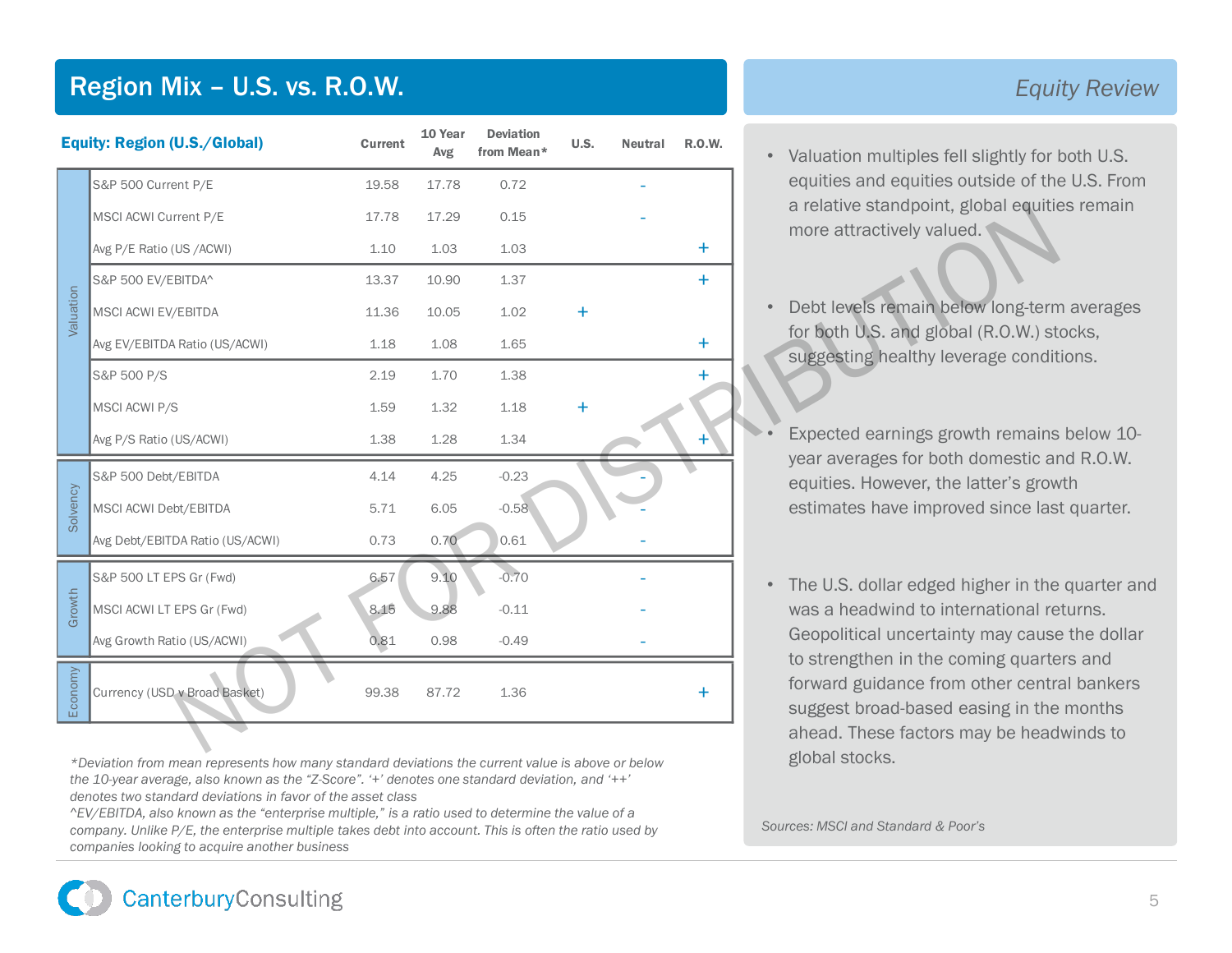# Region Mix – Non-U.S. Developed vs. R.O.W.

| <b>Equity: Region (Non-U.S. Dev/Global)</b> |                                   | Current | 10 Year<br>Avg | <b>Deviation</b><br>from Mean* | Non-U.S.<br>Dev | Neutral | <b>R.O.W.</b> | Both non-U.S. developed and R.O.V                                            |
|---------------------------------------------|-----------------------------------|---------|----------------|--------------------------------|-----------------|---------|---------------|------------------------------------------------------------------------------|
|                                             | MSCI EAFE Current P/E             | 16.65   | 17.61          | $-0.09$                        |                 |         |               | valuations remained relatively clos<br>long-term averages. Non-U.S. equit    |
|                                             | MSCI ACWI Current P/E             | 17.78   | 17.29          | 0.15                           |                 |         |               |                                                                              |
|                                             | Avg P/E Ratio (EAFE/ACWI)         | 0.94    | 1.02           | $-0.34$                        |                 |         |               | to remain slightly more attractive fi<br>valuation standpoint.               |
|                                             | MSCI EAFE EV/EBITDA^              | 9.37    | 9.26           | 0.12                           |                 |         |               |                                                                              |
| Valuation                                   | MSCI ACWI EV/EBITDA               | 11.36   | 10.05          | 1.02                           | ÷               |         |               |                                                                              |
|                                             | Avg EV/EBITDA Ratio (EAFE/ACWI)   | 0.82    | 0.93           | $-1.80$                        | $\pm$           |         |               | Debt levels continue to remain low<br>developed stocks and R.O.W. equit      |
|                                             | MSCI EAFE P/S                     | 1.15    | 1.02           | 0.79                           |                 |         |               |                                                                              |
|                                             | MSCI ACWI P/S                     | 1.59    | 1.32           | 1.18                           | ÷               |         |               |                                                                              |
|                                             | Avg P/S Ratio (EAFE/ACWI)         | 0.72    | 0.77           | $-1.80$                        | ÷.              |         |               | Earnings growth forecasts for both                                           |
|                                             | MSCI EAFE Debt/EBITDA             | 7.62    | 8.48           | $-0.85$                        |                 |         |               | developed and R.O.W. equities hav                                            |
| Solvency                                    | MSCI ACWI Debt/EBITDA             | 5.71    | 6.05           | $-0.58$                        |                 |         |               | from last quarter. These estimates<br>fluctuate significantly from quarter   |
|                                             | Avg Debt/EBITDA Ratio (EAFE/ACWI) | 1.33    | 1.40           | $-1.14$                        |                 |         |               |                                                                              |
|                                             | MSCI EAFE LT EPS Gr (Fwd)         | 10.64   | 5,76           | 0.09                           |                 |         |               |                                                                              |
| Growth                                      | MSCI ACWI LT EPS Gr (Fwd)         | 8.15    | 9.88           | $-0.11$                        |                 |         |               | The euro fell in the quarter versus<br>$\bullet$                             |
|                                             | Avg Growth Ratio (EAFE/ACWI)      | 1.31    | 0.74           | 0.14                           |                 |         |               | and the dollar remains strong relat<br>historical average. A strong dollar b |
| Economy                                     | USD/EUR                           | 1.09    | 1.24           | $-1.24$                        | ÷               |         |               | European exporters with costs in e<br>revenues in dollars.                   |
|                                             |                                   |         |                |                                |                 |         |               |                                                                              |

*\*Deviation from mean represents how many standard deviations the current value is above or below the 10-year average, also known as the "Z-Score". '+' denotes one standard deviation, and '++' denotes two standard deviations in favor of the asset class*

*^EV/EBITDA, also known as the "enterprise multiple," is a ratio used to determine the value of a company. Unlike P/E, the enterprise multiple takes debt into account. This is often the ratio used by companies looking to acquire another business*

#### *Equity Review*

- Both non-U.S. developed and R.O.W. equity valuations remained relatively close to their long-term averages. Non-U.S. equities continue to remain slightly more attractive from a valuation standpoint.
	- Debt levels continue to remain low for non-U.S. developed stocks and R.O.W. equities.
	- Earnings growth forecasts for both non-U.S. developed and R.O.W. equities have improved from last quarter. These estimates tend to fluctuate significantly from quarter to quarter.
- The euro fell in the quarter versus the dollar, and the dollar remains strong relative to its historical average. A strong dollar benefits European exporters with costs in euros and revenues in dollars.

*Source: MSCI*